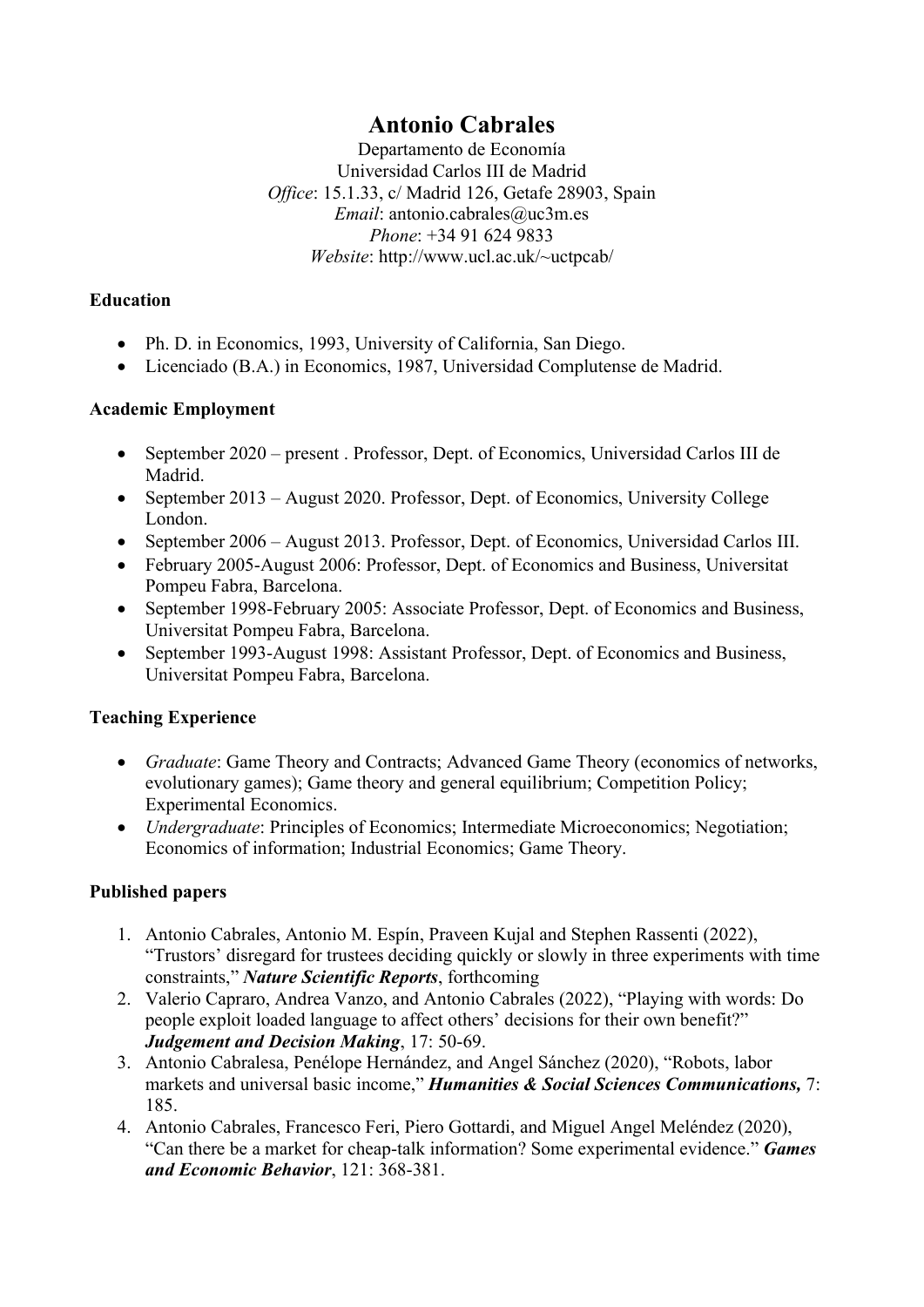- 5. Ghazala Azmat, Manuel Bagues, Antonio Cabrales and Nagore Iriberri (2019), "What you don't know... Can't hurt you? A natural field experiment on relative performance feedback in higher education," Management Science, 65: 3714-3736.
- 6. Facundo Albornoz, Antonio Cabrales and Esther Hauk (2019), "Occupational choice with endogenous spillovers," Economic Journal, 129: 1953-1970.
- 7. Antonio Cabrales, Maia Güell, Rocio Madera and Analia Viola (2019), "Income contingent university loans: policy design and an application to Spain." *Economic Policy*, 34: 479-521.
- 8. Facundo Albornoz, Antonio Cabrales, Paula Calvo and Esther Hauk (2018), "Immigrant Children's School Performance and Immigration Costs: Evidence from Spain," Economics Letters, 170C: 27-30.
- 9. Facundo Albornoz, Samuel Berlinski and Antonio Cabrales (2018), "Motivation, resources and the organization of the school system," Journal of the European Economic Association, 16: 199-231.
- 10. Facundo Albornoz, Antonio Cabrales and Esther Hauk (2018), "Immigration and the School System," Economic Theory, 65:855-890.
- 11. Antonio Cabrales, Piero Gottardi and Fernando Vega (2017), "Risk Sharing and Contagion in Networks," Review of Financial Studies, 30:3086-3127.
- 12. Antonio Cabrales, Olivier Gossner and Roberto Serrano (2017) "A Normalized Value for Information Purchases," Journal of Economic Theory, 170:266-288.
- 13. Antonio Cabrales, Juan J. Dolado and Ricardo Mora (2017), "Dual Labour Markets and (Lack of) On-the-Job Training: Evidence for Spain Using PIAAC Data." SERIEs, Journal of the Spanish Economic Association, 8:345–371.
- 14. Facundo Albornoz, Antonio Cabrales, Esther Hauk, and Pablo Warnes (2017), "Intergenerational field transitions in economics," Economics Letters, 154:1–5.
- 15. Brindusa Anghel, Antonio Cabrales and Jesus Carro (2016), "Evaluating a bilingual education program in Spain: the impact beyond foreign language learning," *Economic* Inquiry, 54:1202-23.
- 16. Antonio Cabrales and Haydée Lugo (2016), "An impure public good model with lotteries in large groups," International Tax and Public Finance, 23:218-33.
- 17. Brindusa Anghel, Antonio Cabrales Jorge Sainz and Ismael Sanz (2015), "Publicizing the results of standardized external tests: Does it have an effect on school outcomes?" IZA Journal of European Labor Studies, 4:7.
- 18. Antonio Cabrales and Piero Gottardi (2014), "Information Markets: of Efficient Monopolies and Inefficient Firewalls," Games and Economic Behavior, 83:24-44.
- 19. Brindusa Anghel and Antonio Cabrales (2014), "The Determinants of Success in Primary Education in Spain," Journal of Public Programs and Policy Evaluation, 2:22-53.
- 20. Facundo Albornoz and Antonio Cabrales (2013), ", Political Competition and Corruption," Journal of Development Economics, 105:103-111. Decentralization
- 21. Lasse Loepfe, Antonio Cabrales and Anxo Sánchez (2013), "Towards a Proper Assignment of Systemic Risk: The Combined Roles of Network Topology and Shock Characteristics," PLoS ONE 8(10): e77526.
- 22. Antonio Cabrales and Sergi Jiménez-Martín (2013), "The Determinants of Pricing in Pharmaceuticals: Are U.S. prices really higher than those of Canada?" Health Economics, 22:1377-1397.
- 23. Antonio Cabrales and José Ramón Uriarte (2013), "Doubts and Equilibria" Journal of Evolutionary Economics, 23:783-810.
- 24. Antonio Cabrales, Olivier Gossner and Roberto Serrano (2013), "Entropy and the Value of Information for Investors." American Economic Review, 103:360-377.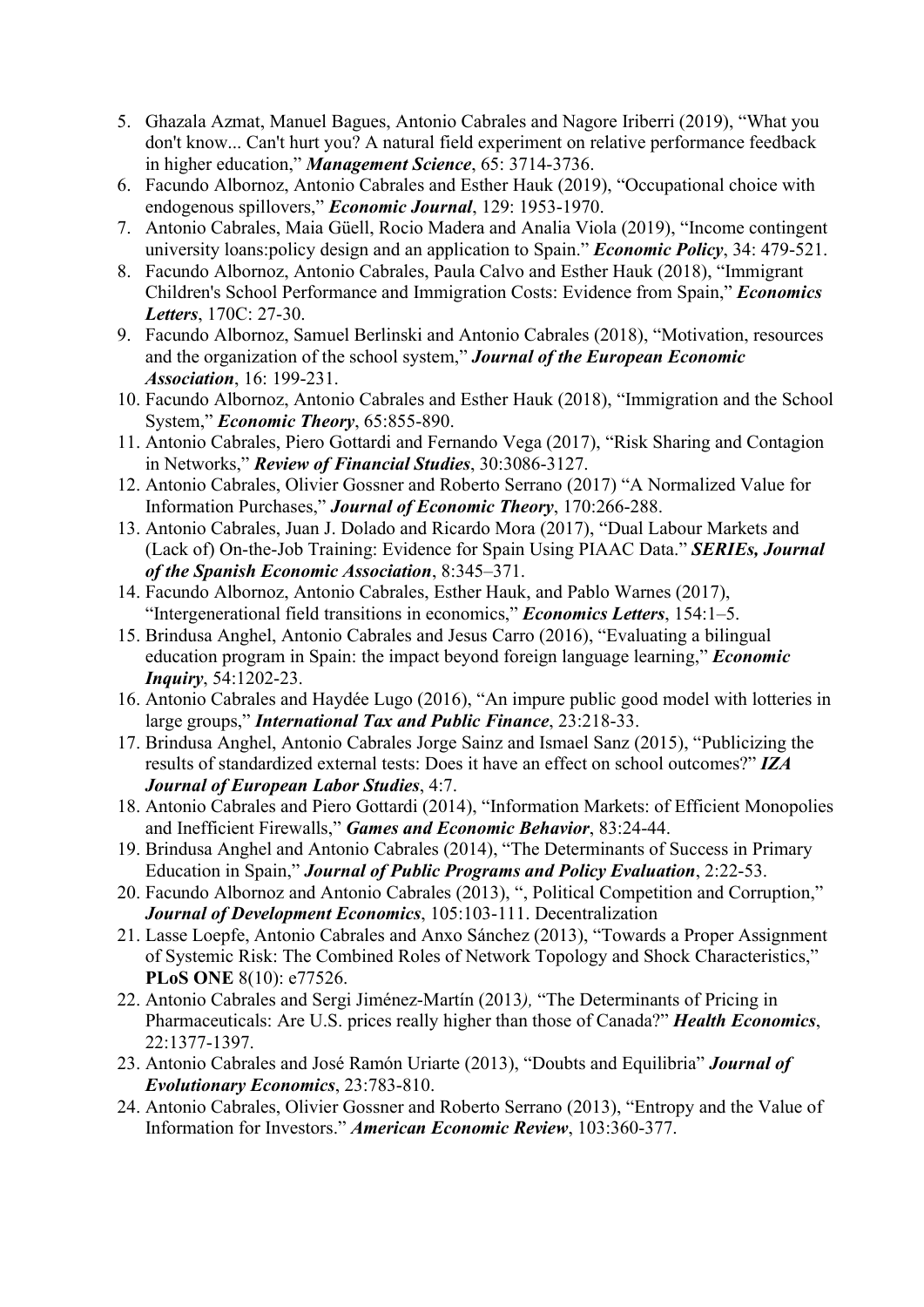- 25. Gregory B. Pollock, Antonio Cabrales, Steven W. Rissing and Kenneth G. Binmore (2013), "Suicidal Punishment in the Ant Acromyrmex versicolor.". Evolutionary Ecology Research, 14:951-971.
- 26. Jelena Grujić, Burcu Eke, Antonio Cabrales, José A. Cuesta and Angel Sánchez (2012), "Three is a crowd in iterated prisoner's dilemmas: experimental evidence on reciprocal behavior." Nature Scientific Reports 2, Article number: 638 doi:10.1038/srep00638.
- 27. Antonio Cabrales, Rosemarie Nagel and José Vicente Rodríguez-Mora (2012), "It is Hobbes, Not Rousseau: An Experiment in Social Insurance." Experimental Economics, 15:278-308.
- 28. Antonio Cabrales and Roberto Serrano (2012), "Stochastically Stable Implementation," SERIEs, Journal of the Spanish Economic Association, 3:59–72.
- 29. Antonio Cabrales and Roberto Serrano (2011), "Implementation in Adaptive Better-Response Dynamics: Towards a General Theory of Bounded Rationality in Mechanisms." Games and Economic Behavior, 73:360–374.
- 30. Antonio Cabrales, Gary Charness and Marie Claire Villeval (2011), "Competition, Hidden Information and Efficiency: An Experiment." Experimental Economics 14:133-159.
- 31. Antonio Cabrales, Antoni Calvó-Armengol and Yves Zenou (2011), "Social Interactions and Spillovers" Games and Economic Behavior, 72:339-360.
- 32. Antonio Cabrales and Esther Hauk (2011), "The Quality of Political Institutions and the Curse of Natural Resources," Economic Journal, 121:58–88.
- 33. Antonio Cabrales and Gary Charness (2011), "Optimal Contracts wih Team Production and Hidden Information: An Experiment," Journal of Economic Behavior and Organization, 77:163-176..
- 34. Antonio Cabrales, Raffaele Miniaci, Marco Piovesan and Giovanni Ponti (2010), "Social Preferences and Strategic Uncertainty: an Experiment on Markets and Contracts," American Economic Review, 100:2261-2278..
- 35. Antonio Cabrales (2010), "The Causes and Economic Consequences of Envy," SERIEs, Journal of the Spanish Economic Association, 1:371-386
- 36. Àlex Arenas, Antonio Cabrales, Leon Danon, Albert Díaz-Guilera, Roger Guimerà, Fernando Vega-Redondo (2010), "Optimal Information Transmission in Organizations: Search and Congestion," Review of Economic Design, 14:75-93..
- 37. Gregory B. Pollock and Antonio Cabrales (2008), "Suicidal Altruism under Random Assortment," Evolutionary Ecology Research, 10:1077–1086.
- 38. Antonio Cabrales and Antoni Calvó-Armengol (2008), "Interdependent Preferences and Segregating Equilibria," Journal of Economic Theory, 139:99-113.
- 39. Antonio Cabrales, Antoni Calvó-Armengol and Nicola Pavoni (2008), "Social Preferences, Skill Segregation and Wage Dynamics," Review of Economic Studies, 75:65–98.
- 40. Antonio Cabrales, Rosemarie Nagel and Roc Armenter (2007), "Equilibrium Selection Through Incomplete Information in Coordination Games: An Experimental Study," Experimental Economics, 10:221–234.
- 41. Antonio Cabrales and Antoni Calvó-Armengol (2007), "Corporate Downsizing to Rebuild Team Spirit: How Costly Voting Can Foster Cooperation," Journal of the European Economic Association, 5:1016:1042.
- 42. Jordi Brands, Antonio Cabrales, Gary Charness (2007), "Forward Induction and the Excess Capacity Puzzle: An Experimental Investigation," Economic Theory, 33:183–209.
- 43. Gregory B. Pollock, Antonio Cabrales and Steven W. Rissing (2004), "On Suicidal punishment among "Acromyrmex Versicolor" Cofoundresses: the Disadvantage in Personal Advantage," Evolutionary Ecology Research, 6:891-917.
- 44. Antonio Cabrales, Gary Charness and Luis Corchón (2003), "An Experiment on Nash Implementation," Journal of Economic Behavior and Organization, 51:161-193.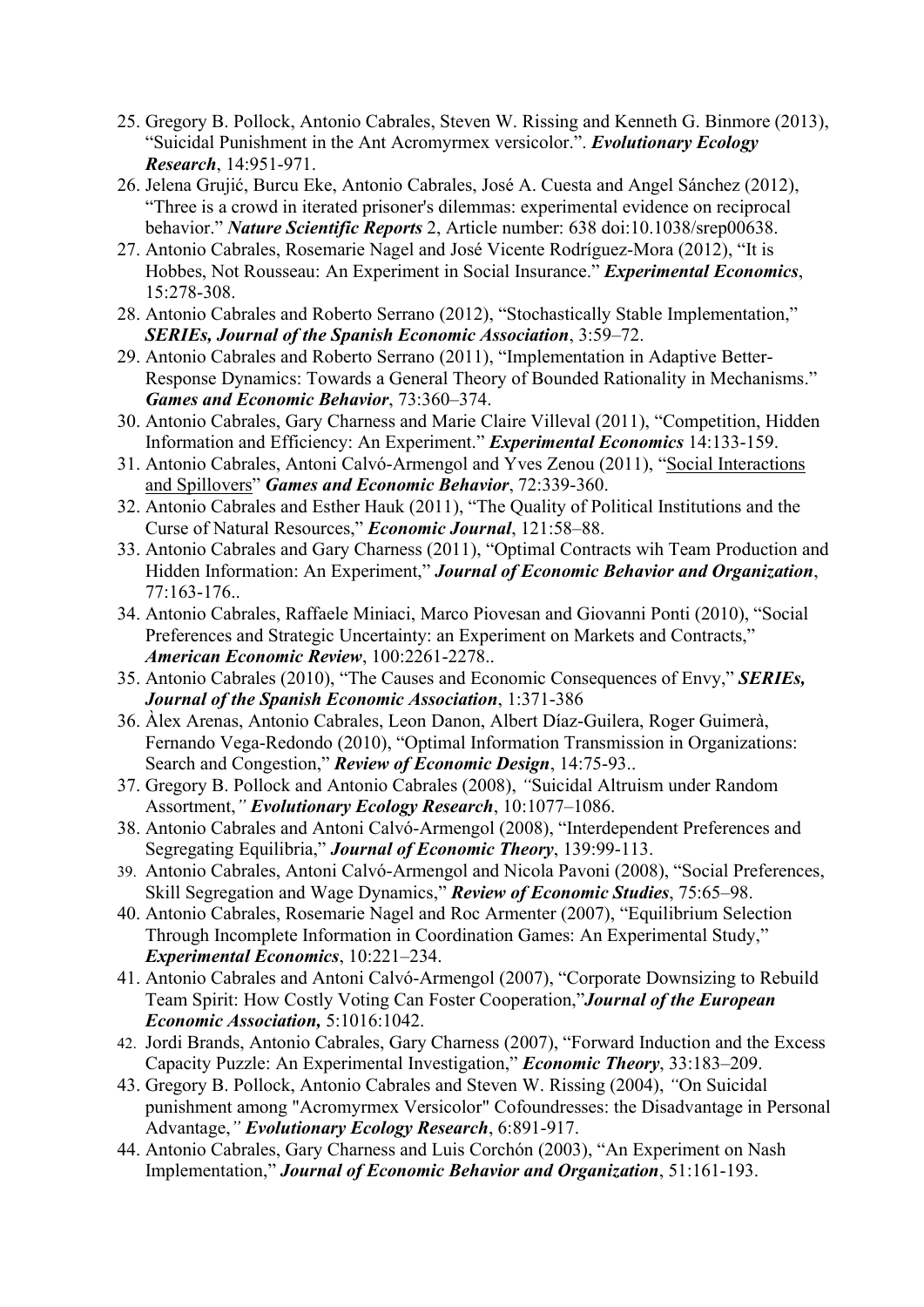- 45. Antonio Cabrales, Antoni Calvó-Armengol and Matthew O. Jackson (2003), "La Crema: A Case Study of Mutual Fire Insurance," Journal of Political Economy, 111:425-458.
- 46. Roger Guimerà, Albert Díaz-Guilera, Fernando Vega-Redondo, Antonio Cabrales and Àlex Arenas (2002), "Optimal network topologies for local search with congestion," Physical Review Letters, 89(24):248701.
- 47. Antonio Cabrales and Massimo Motta (2001), "Country Asymmetries, Endogenous Product Choice and the Speed of Trade Liberalization," European Economic Review, 45:87-107.
- 48. Antonio Cabrales and Giovanni Ponti (2000), "Implementation, Elimination of Weakly Dominated Strategies and Evolutionary Dynamics," Review of Economic Dynamics, 3:247- 282
- 49. Antonio Cabrales (2000), "Stochastic Replicator Dynamics," International Economic Review, 41:451-481.
- 50. Antonio Cabrales, Walter García-Fontes and Massimo Motta (2000), "Risk Dominance Selects the Leader: An Experimental Analysis," International Journal of Industrial Organization, 18:137-162.
- 51. Antonio Cabrales (1999), "Adaptive Dynamics and the Implementation Problem with Complete Information," Journal of Economic Theory, 86:159-184.
- 52. Antonio Cabrales and Hugo Hopenhayn (1997), "Nash Bargaining with Downward Rigid Wages," Economics Letters, 57:213-218.
- 53. Antonio Cabrales and Hugo Hopenhayn (1997), "Labor Market Flexibility and Aggregate Employment Volatility," Carnegie-Rochester Conference Series on Public Policy, 46:189- 228.
- 54. Massimo Motta, Jacques François Thisse and Antonio Cabrales (1997), "On the Persistence of Leadership and Leapfrogging in International Trade," International Economic Review, 38:809-824.
- 55. Antonio Cabrales and Takeo Hoshi (1996), "Heterogeneous Beliefs, Wealth Accumulation and Asset Price Dynamics," Journal of Economic Dynamics and Control, 20:1073-1100.
- 56. Antonio Cabrales and Joel Sobel (1992), "On the Limit Points of Discrete Selection Dynamics," Journal of Economic Theory, 57:407-420.

## Working papers

- 1. Cevat Giray Aksoy, Antonio Cabrales, Mathias Dolls, Ruben Durante, and Lisa Windsteiger (2021), "Calamities, Common Interests, Shared Identity: What Shapes Altruism and Reciprocity?"
- 2. Antonio Cabrales, Antonio M. Espín, Praveen Kujal and Stephen Rassenti (2021), "Trustors' disregard for trustees deciding intuitively or reflectively: three experiments on time constraints."
- 3. Cristina Bellés-Obrero, Antonio Cabrales, Sergi Jiménez-Martín and Judit Vall-Castelló (2021), "Women's Education, Fertility and Children's Health during a Gender Equalization Process: Evidence from a Child Labor Reform in Spain."
- 4. Antonio Cabrales, Francesco Feri, Piero Gottardi, and Miguel Angel Meléndez (2021), "Communication and social preferences: an experimental analysis."
- 5. Siddhartha Bandyopadhyay and Antonio Cabrales and (2020), "Pricing group membership."
- 6. Antonio Cabrales, Irma Clots-Figueras, Roberto Hernán-González and Praveen Kujal (2020), "Institutions, opportunism and prosocial behavior: Some experimental evidence."
- 7. Antonio Cabrales, Ryan Kendall, and Angel Sánchez (2019), "Gender differences in the effectiveness of prosocial policies: an application to road safety."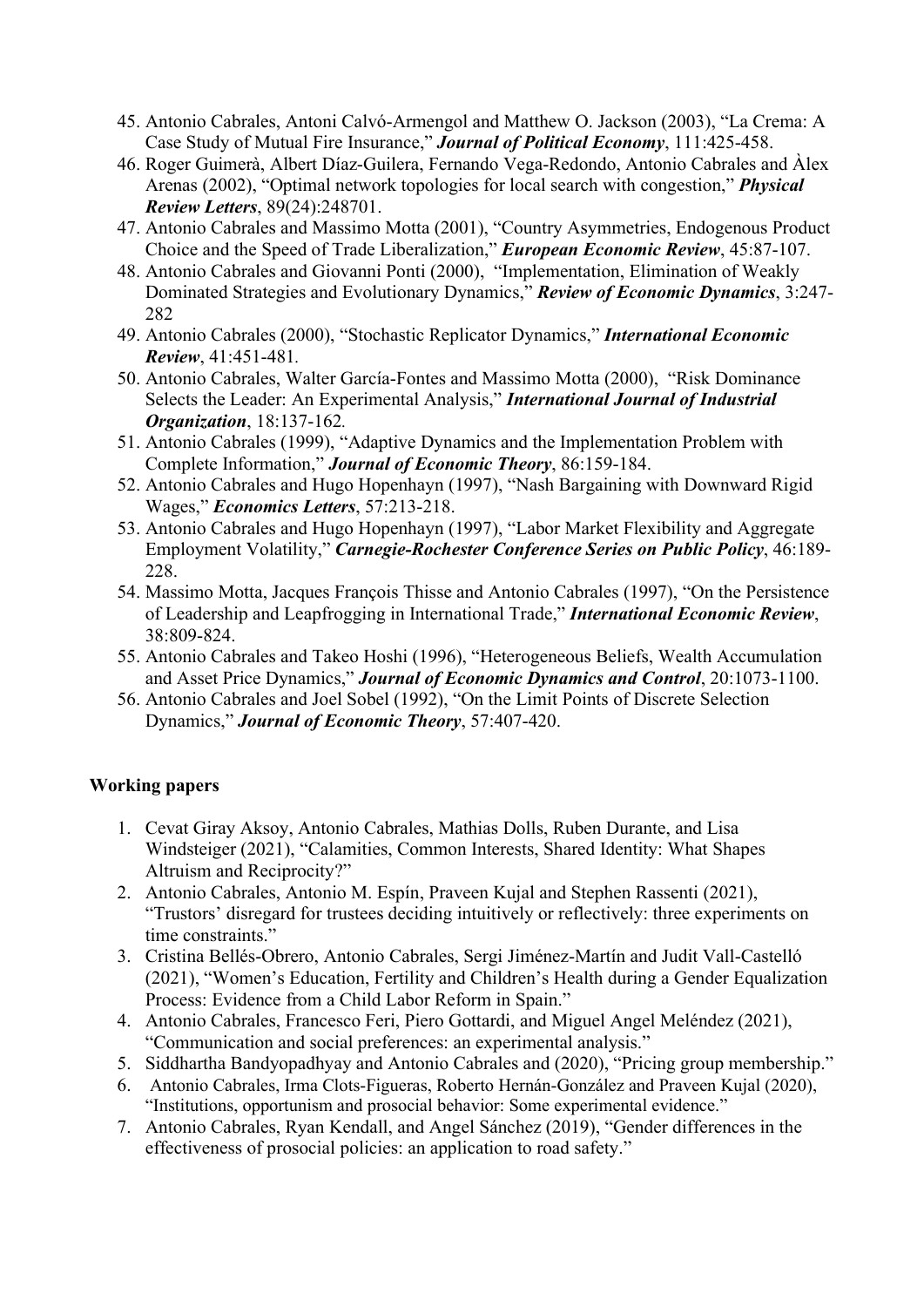- 8. Pablo Brañas-Garza, Antonio Cabrales, Guillermo Mateu, Angel Sánchez and Angela Sutan (2018), "Does pre-play social interaction improve negotiation outcomes?"
- 9. Samuel Bentolila, Antonio Cabrales and Marcel Jansen (2018), "The Impact of Dual Vocational Education on the Labor Market Insertion of Youth: Evidence from Madrid."
- 10. Antonio Cabrales, Michalis Drouvelis, Zeynep Gurguc and Indrajit Ray (2017), "Transparency is overrated: communicating in a coordination game with private information."
- 11. Cristina Bellés-Obrero, Antonio Cabrales, Sergi Jiménez-Martín and Judit Vall-Castelló (2017), "Mothers' care: reversing early childhood health shocks through parental investments."
- 12. Antonio Cabrales, Antoni Calvó-Armengol and Leonard Wantchekon (2007), "Liberal Democracy as an "Aborted" Communist Revolution."
- 13. Antonio Cabrales (2003), "Pharmaceutical Generics, Vertical Product Differentiation and Public Policy." Working paper UPF 662.
- 14. Antonio Cabrales and Walter García-Fontes (2000), "Estimating Learning Models with Experimental Data." Working Paper UPF 501.
- 15. Antonio Cabrales and Hugo Hopenhayn, "Job Dynamics, Correlated Shocks and Wage Profiles" (1998). Working Paper UPF 260.

#### Doctoral Dissertations Supervised

- 1. Julen Ortiz de Zarate Pina, "Essays on Experimental Analysis of Decision-Making under Risk and Ambiguity," July 2021.
- 2. Rubén Poblete-Cazenave, "Essays on Corruption," June 2019.
- 3. Nikolas Tsakas, "On the Role of Imitation in Social Networks," June 2014.
- 4. María Martín, "Essays on the Role of Information," September 2013.
- 5. Daniel García, "Essays in the Economic Theory of Organizations." September 2012.
- 6. Jesper Rüdiger, "Essays in Information Transmission." September 2012.
- 7. Sevinc Cukurova, "Essays on Information Transmission in Financial Markets". Codirected with María Gutiérrez and Bilge Yilmaz. May 2012.
- 8. Javier Coronado, "Market Structure and Regulation in Pharmaceutical Markets." Codirected with Sergi Jiménez-Martín. March 2010
- 9. Sandro Shelegia, "Markets with Frictions." June 2009.
- 10. Flavia Roldán, "Essays on communication and collusion." Co-directed with Luis Úbeda. October 2008.
- 11. Ana Cusolito, "Economics of Organisations and Development." June 2008.
- 12. Margherita Comola, "Network Externalities in Developing Economies." June 2008.
- 13. Antoni Rubí, "Essays on the formation of social networks from a game theoretical approach." February 2008.
- 14. Paolo Vanin, "Industrial Organization, Trade and Social Capital." September 2007.
- 15. Óscar Nupia: "Essays on Political and Public Economics." June 2007.
- 16. Alejandro Lugón: "Essays on Social Choice and Public Economics." May 2004.
- 17. Neus Bover: "Three Essays on Contract Theory". December 2002.
- 18. Matthias Messner: "Three Essays on Game Theory". March 2002.Domenico Menicucci: "Some Developments on Mechanism Design and Auctions". March 2001.
- 19. Nicola Pavoni: "Three Essays on Dynamic Contracts with Applications to the Labor Market". October 2000.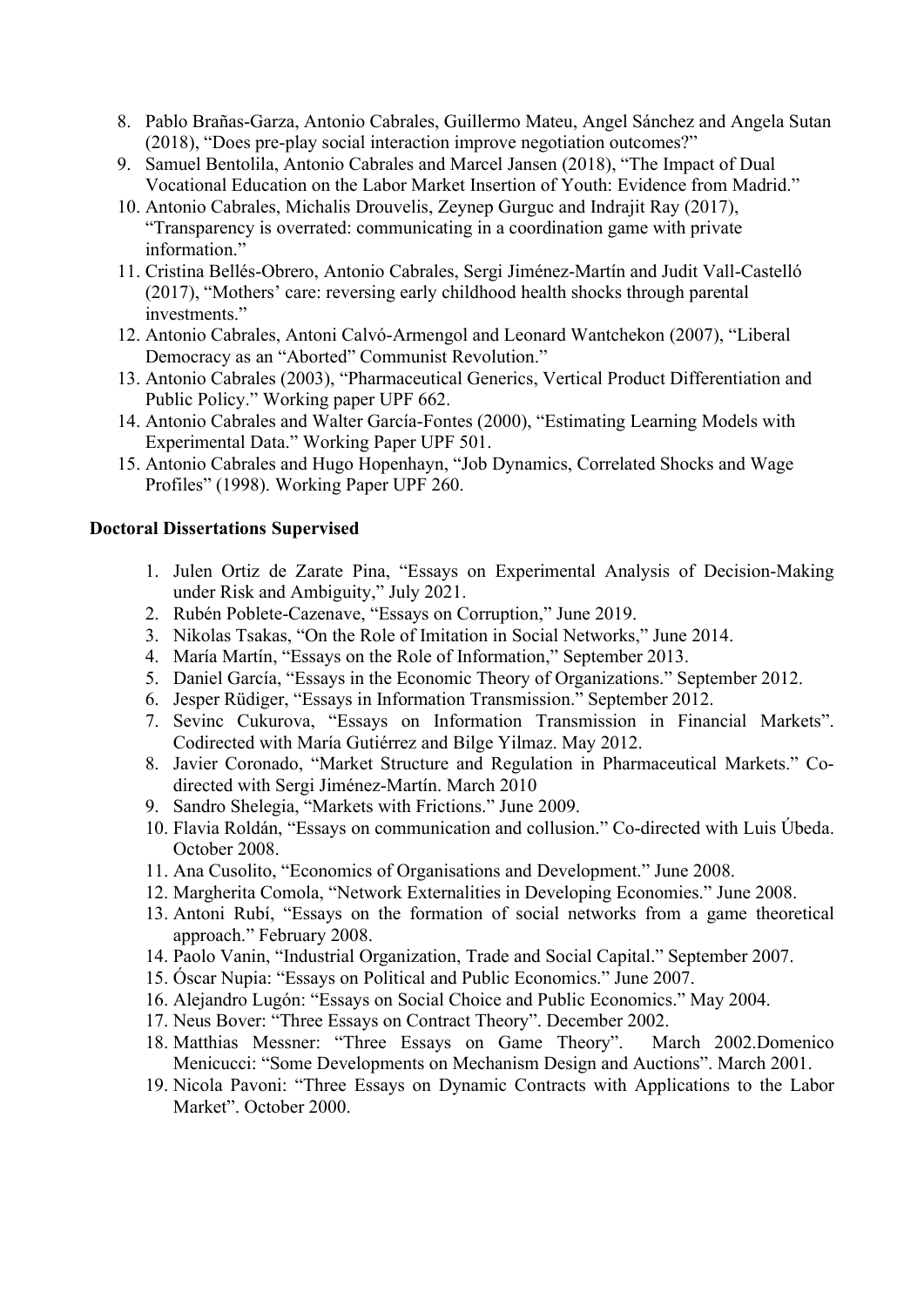## Research Grants (only as principal investigator)

- Can we mitigate climate change through financial regulation? Marie Skłodowska Curie Individual Fellowships (October 2020-October 2022). 172,932.48 euros.
- Strategic interactions: Implications for the financial sector, education, commercial intermediation and politics. Ministry of Economy and Competitiveness ECO2012-34581, (January 2013- Jan. 2015). 75,000 euros.
- Structure of relationships and strategic interaction. Ministry of Science and Innovation ECO2009-10531 (December 2009-Dec. 2012). 78,771 euros.
- Markets, organizations and institution: new approaches. Ministry of Education SEJ2006- 11665-C02-01 (December 2006-Dec. 2009). 24,000 euros.
- Group for Microeconomic Analysis. Generalitat de Catalunya SGR2005-00940 (December 2005- Dec. 2007). 39,000 euros.
- Corporations and externalities: effects on organizations and behavior. Fundación BBVA (March 2005- March 2007). 67,000 euros.
- From the local commons to the global commons: lessons from the Valencia irrigation farms. Fundación Ramón Areces (February 2004-February 2006). 30,000 euros.
- Contracts and incentives in business: the influence of the environment. Fundación BBVA (March 2003- March 2005). 80,000 euros.
- Information structure, interaction and rationality in games. Ministry of Education BEC2000-1029 (December 2000-Dec. 2003). 36,661 euros.

## Editorial work

- Co-editor, B.E. Journal of Economic Analysis and Policy (2010-2012).
- Co-editor, Investigaciones Económicas (2004-2008).
- Associate editor, Journal of Economic Theory (2014-).
- Associate editor, Journal of the European Economic Association (2008-2013).
- Associate editor, SERIEs, Journal of the Spanish Economic Association (2010-2016)

.

## Administration

- Chair of the Economics panel at the Spanish Research Agency (responsible for awarding all central government research grants), 2021-
- Head of Department of Economics, University College London, 2017-2019.
- PhD Director, University College London, 2014-2017.
- Executive vice-president European Economic Association, 2016- .
- Chairman, Department of Economics, Universidad Carlos III de Madrid, 2012-2013.
- President, Spanish Economic Association. 2009.
- Recruiting coordinator, 2007-2011; at Universidad Carlos III de Madrid.
- Coordinator of teaching Principles of economics (over 90 teaching sections), 2007-2011, at Universidad Carlos III de Madrid.
- Director of the MSc Program, 2001-2003; and Coordinator for the MSc in Economics, 1997-2000; at Universitat Pompeu Fabra.